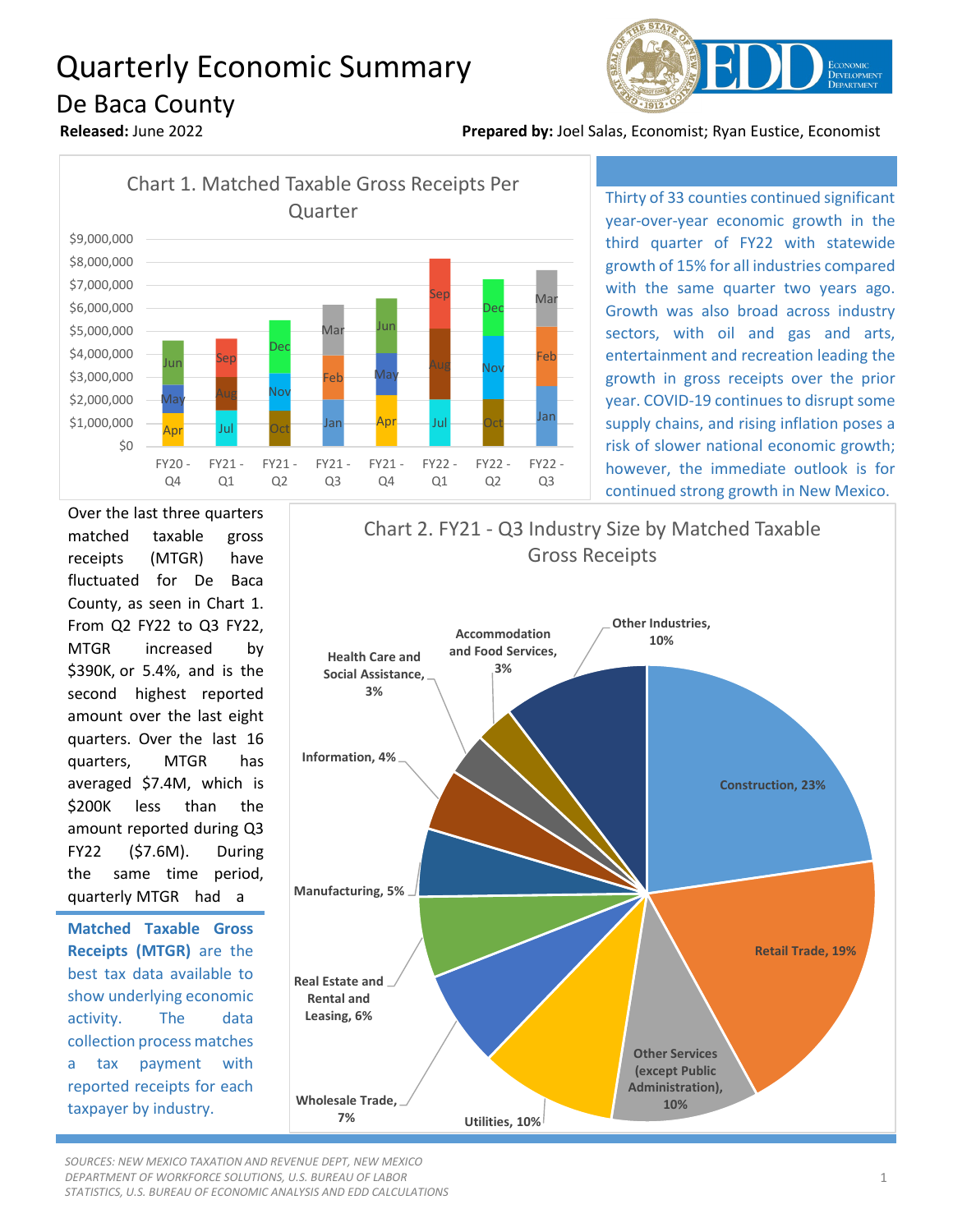## Quarterly Economic Summary De Baca County **Table 1. FY22 - Q3 Matched Taxable Gross Receipts by Industry**



| Table 1. FYZZ - Q3 Matched Taxable Gross Receipts by Industry |         |    |                                                                                                                                                                                                                                           |              |                                                   |                 |                                                    |  |
|---------------------------------------------------------------|---------|----|-------------------------------------------------------------------------------------------------------------------------------------------------------------------------------------------------------------------------------------------|--------------|---------------------------------------------------|-----------------|----------------------------------------------------|--|
| <b>FY22 - Q3</b>                                              |         |    | <b>YOY Growth</b>                                                                                                                                                                                                                         | YOY % Change |                                                   | 2-Year % Change |                                                    |  |
|                                                               |         |    | 31,260                                                                                                                                                                                                                                    |              | 19%                                               |                 | 33%                                                |  |
|                                                               |         |    | 46,800                                                                                                                                                                                                                                    |              | 177%                                              |                 | 30%                                                |  |
|                                                               |         |    | 46,768                                                                                                                                                                                                                                    |              | 67%                                               |                 | 114%                                               |  |
|                                                               |         |    | 109,012                                                                                                                                                                                                                                   |              |                                                   |                 |                                                    |  |
|                                                               |         |    | 365,145                                                                                                                                                                                                                                   |              | 28%                                               |                 | 291%                                               |  |
|                                                               |         | -S |                                                                                                                                                                                                                                           |              | $-33%$                                            |                 | 375%                                               |  |
|                                                               |         |    |                                                                                                                                                                                                                                           |              |                                                   |                 |                                                    |  |
|                                                               |         |    | 202,857                                                                                                                                                                                                                                   |              |                                                   |                 |                                                    |  |
|                                                               |         | -S | 9,215                                                                                                                                                                                                                                     |              | 3%                                                |                 | $-41%$                                             |  |
|                                                               |         |    |                                                                                                                                                                                                                                           | N/A          |                                                   |                 |                                                    |  |
|                                                               | 350,345 | S  | 123,220                                                                                                                                                                                                                                   |              | 54%                                               |                 | 76%                                                |  |
|                                                               |         |    |                                                                                                                                                                                                                                           | N/A          |                                                   |                 |                                                    |  |
|                                                               | 760,423 |    | 30,801                                                                                                                                                                                                                                    |              | 4%                                                |                 | 48%                                                |  |
|                                                               |         | -S | 15,549                                                                                                                                                                                                                                    |              | 9%                                                |                 | 155%                                               |  |
|                                                               |         |    |                                                                                                                                                                                                                                           | N/A          |                                                   |                 |                                                    |  |
|                                                               | 416,477 | S  |                                                                                                                                                                                                                                           |              | $-22%$                                            |                 | 585%                                               |  |
|                                                               |         |    | 438,691                                                                                                                                                                                                                                   |              | 46%                                               |                 | 97%                                                |  |
|                                                               |         |    | 71,669                                                                                                                                                                                                                                    |              | 183%                                              |                 | 254%                                               |  |
|                                                               |         |    | 110,946                                                                                                                                                                                                                                   |              | 1538%                                             |                 | 11845%                                             |  |
|                                                               |         |    |                                                                                                                                                                                                                                           |              | $-15%$                                            |                 | 32%                                                |  |
|                                                               |         |    | 215,533                                                                                                                                                                                                                                   |              | 77%                                               |                 | 42%                                                |  |
|                                                               |         |    | 1,504,168                                                                                                                                                                                                                                 |              | 24%                                               |                 | 88%                                                |  |
|                                                               |         |    | $196,093$ \$<br>73,247 \$<br>$116,068$ \$<br>$113,611$ \$<br>$1,647,874$ \$<br>5,926<br>$31,194$ \$<br>$217,636$ \$<br>316,920<br>180,369<br>$1,402,460$ \$<br>$110,847$ \$<br>$118,160$ \$<br>703,234 \$<br>497,093 \$<br>$7,663,255$ \$ |              | (2,966)<br>31,194 N/A<br>(117, 773)<br>(123, 459) |                 | 2370% N/A<br>N/A<br>1373% N/A<br>N/A<br>N/A<br>N/A |  |

downward trend. Table 1 shows an increase of \$1.5M from Q3 in FY21 to FY22 of the same period. Table 1 also shows 14 industries that reported a year-overyear (YOY) increase. The largest increase came from the retail trade industry, which posted a YOY increase of \$438K or 46%.

Gross receipts tax (GRT) revenue collections increased by \$5K, or 8.5%, from Q2 FY22 to Q3 FY22, shown in Chart 4. Over the last eight quarters, excluding Q1 FY22, quarterly GRT collections averaged \$54K. If you include Q1 FY21, the average was \$66K. Over the last eight quarters the trend for GRT collections was up.



*SOURCES: NEW MEXICO TAXATION AND REVENUE DEPT, NEW MEXICO DEPARTMENT OF WORKFORCE SOLUTIONS, U.S. BUREAU OF LABOR STATISTICS, U.S. BUREAU OF ECONOMIC ANALYSIS AND EDD CALCULATIONS*